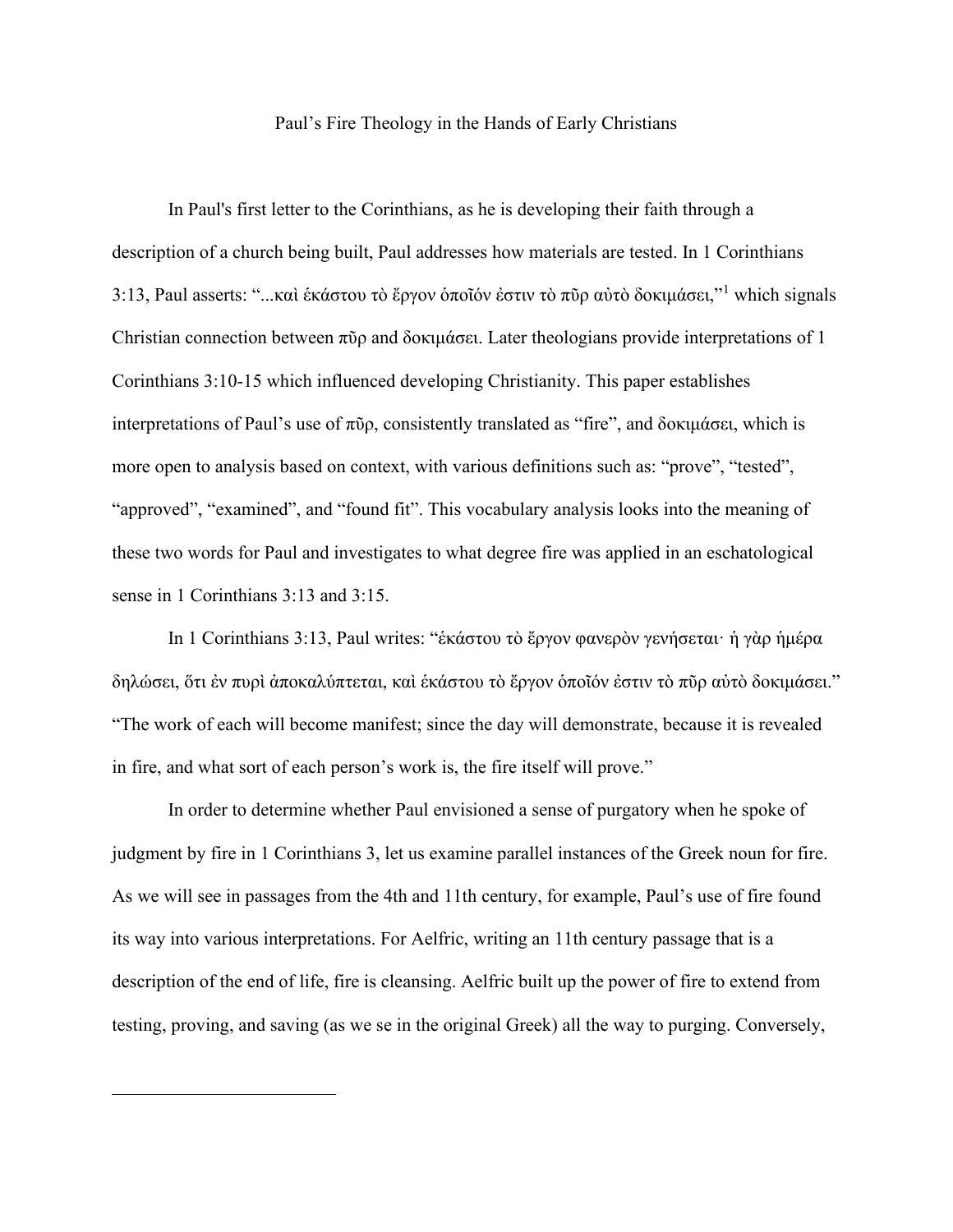for Ambrosiaster in the 4th century, Paul's fire fueled his explanation of purgatory. If early Christians interpreted Paul's words to mean that man will be tested by fire and suffer judgment, a severe picture of eschatology appears.

Forms of the verb δοκιμάζειν appear three times in Paul's 1 Corinthians. The third person singular imperative is used in 1 Corinthians 11:28: "δοκιμαζέτω δὲ ἄνθρωπος ἑαυτόν, καὶ οὕτως ἐκ τοῦ ἄρτου ἐσθιέτω καὶ ἐκ τοῦ ποτηρίου πινέτω…" This appears to be an evaluative meaning of δοκιμάζειν, and not connoting any testing or final judgment. The final appearance of this verb does not occur within an eschatological context. In 1 Corinthians 16:3, Paul writes: "ὅταν δὲ παραγένωμαι, οὓς ἐὰν δοκιμάσητε δι᾽ ἐπιστολῶν, τούτους πέμψω…" These two external uses of δοκιμάζειν support an argument that Paul intended no purgatorial sense of πῦρ αὐτὸ δοκιμάσει in 3:15. Since there are other verbs that Paul uses to express judgment, his choice to use δοκιμάζειν then denotes a specific meaning. The meaning of δοκιμάζειν in 1 Corinthians 3:13 should then not contain God's judgment. Moreover, if  $\pi\tilde{\nu}\rho$  is the subject of the verb then it cannot be a sentient action. For example, the idea of fire casting judgment does not make complete sense. Fire testing, however, makes more sense because fire has the ability to test materials. The correct definition we apply to the verb δοκιμάσει will also inform our selection of the direct object. The accusative noun, τὸ ἔργον, many scholars have taken to refer to each man and not only the work of each man. Whether we were to take δοκιμάσει to mean test, judge, or refine, will make varying degrees of sense when applied to man's work or man himself.

The intent of judgment portrayed by Paul could have greatly affected early Christian doctrine concerning eschatology and God's end-of-life judgment. While we will never be true arbiters for the meaning of the original Greek words, by looking at how those Greek words were originally translated into Latin and within other instances of early Christianity build a fuller